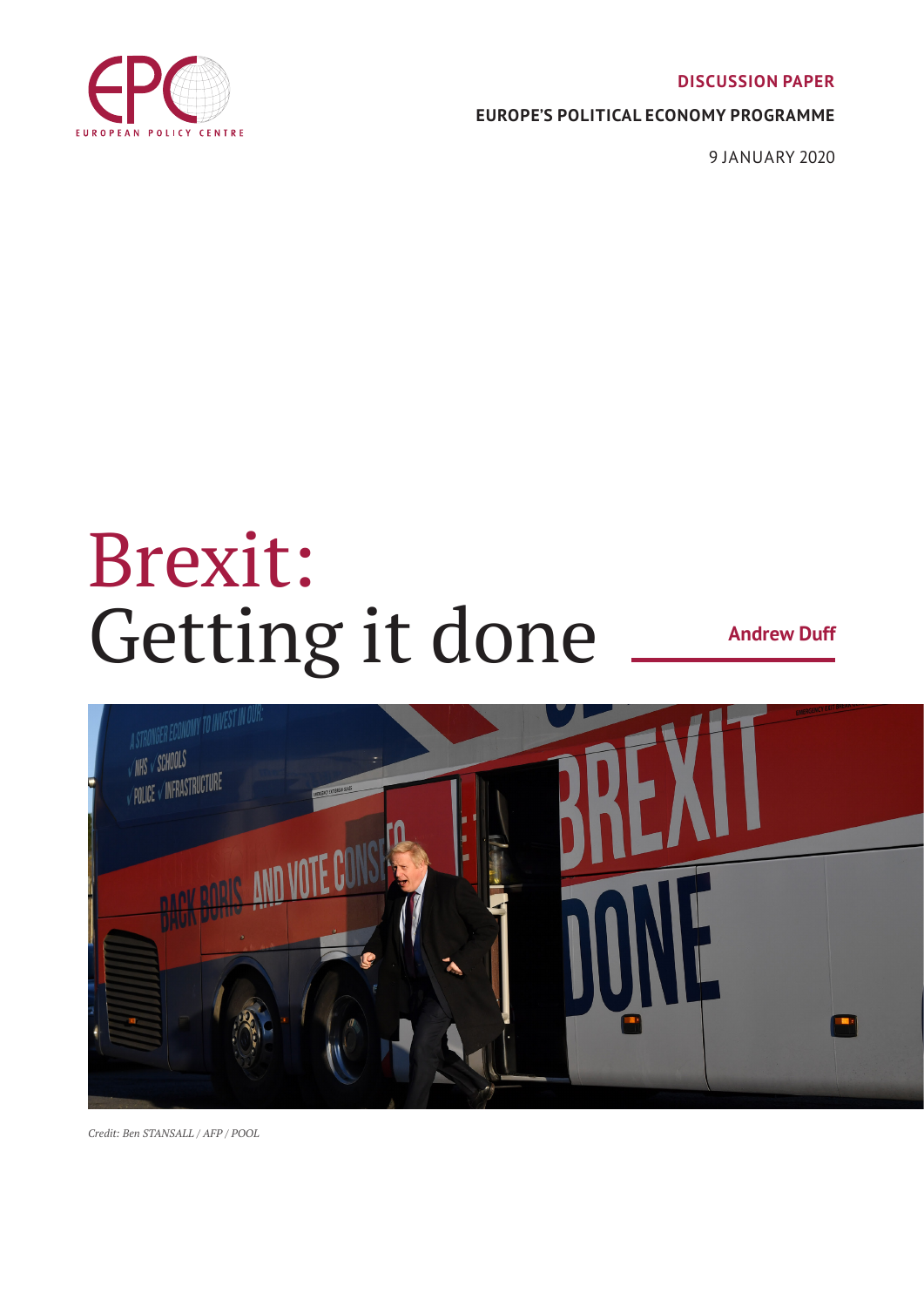# Table of contents

| THE END OF MAY                          | $\overline{3}$ |
|-----------------------------------------|----------------|
| THE NEW DEAL ON IRELAND                 | $\overline{3}$ |
| THE NEW DEAL ON THE FUTURE RELATIONSHIP | $\overline{4}$ |
| <b>MORE OR LESS GOVERNANCE</b>          | $\overline{5}$ |
| THE NEGOTIATING MANDATES                | 6              |
| <b>TIMETABLING</b>                      | 6              |
| <b>EXCLUSIVE COMPETENCE</b>             | $\overline{7}$ |
| <b>FISHERIES</b>                        | $\overline{7}$ |
| <b>BE PREPARED</b>                      | 8              |
| PARLIAMENTARY SCRUTINY                  | 8              |
| <b>CAN IT BE DONE?</b>                  | 9              |
| <b>NO FIREWORKS</b>                     | 9              |
|                                         |                |
| <b>Endnotes</b>                         | 11             |

#### **ABOUT THE AUTHOR**



**Andrew Duff** is President of the Spinelli Group and a Visiting Fellow at the European Policy Centre. He was a member of the European Parliament 1999-2014. He tweets @AndrewDuffEU.

#### **DISCLAIMER**

The support the European Policy Centre receives for its ongoing operations, or specifically for its publications, does not constitute endorsement of their contents, which reflect the views of the authors only. Supporters and partners cannot be held responsible for any use that may be made of the information contained therein.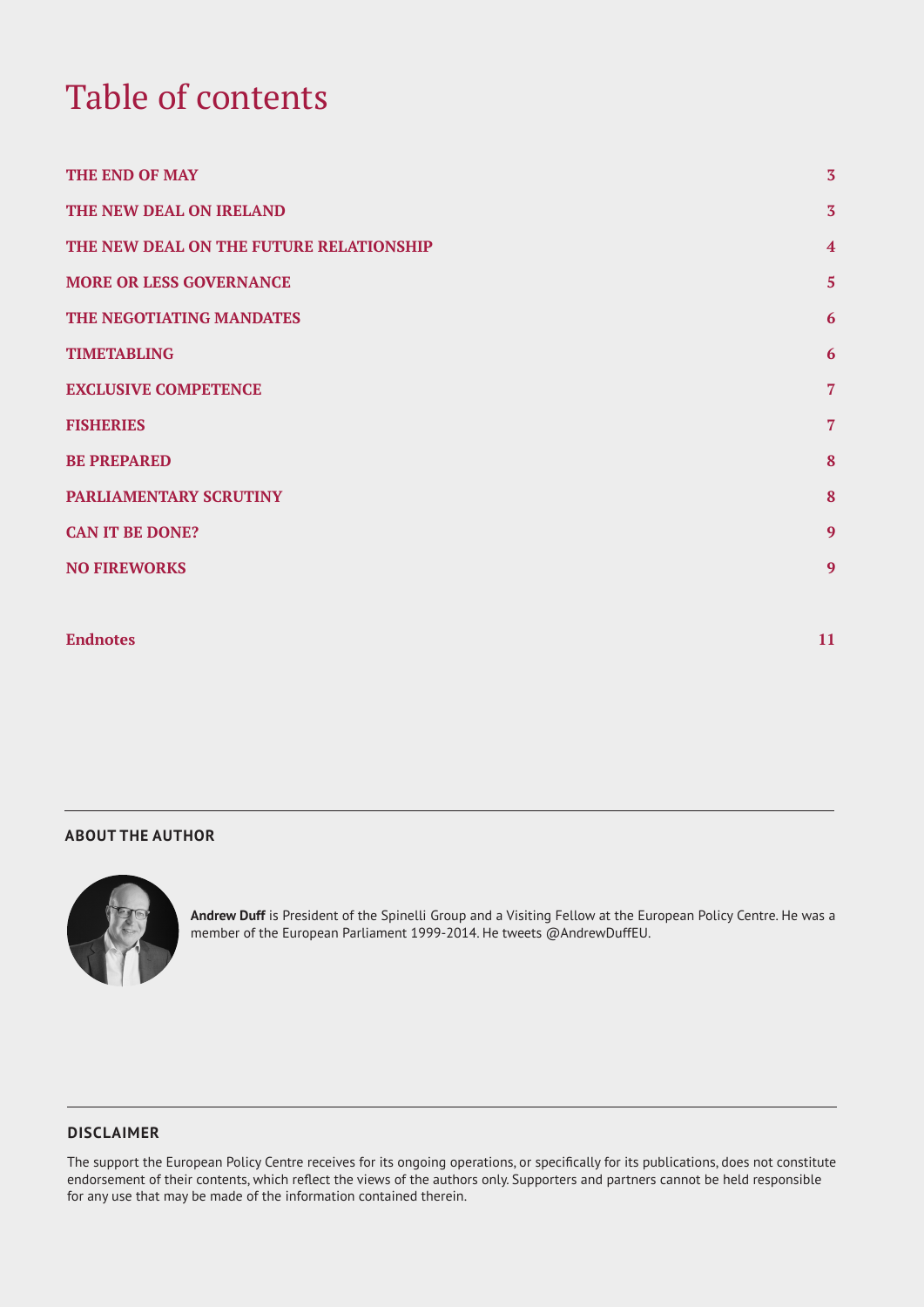# THE END OF MAY

Historians will be generally unkind to Theresa May. Indeed, they have already begun to be so. In his lengthy, well-informed account of May's premiership, Anthony Seldon writes: "Her Brexit declarations were a slate of amateur contradictions". Poorly advised, not only did she not know what she meant in insisting that "Brexit means Brexit" and "no deal is better than a bad deal", but she had no idea whether her bid for a bespoke arrangement with the European Union (EU) was remotely possible.

"The many difficulties she faced when she became PM cannot be an excuse for the unforced errors she made through ignorance, intransigence and ineptitude."<sup>2</sup>

May's dithering was fatal. She was an unconvincing advocate of the Withdrawal Agreement and Political Declaration she had secured from the EU in November 2018. Her first attempt (15 January 2019) to win the approval of the House of Commons for the package deal was lost by a staggering 230 votes. A belated effort to win over the Labour party to her deal was welcomed in Brussels but made no headway in London.<sup>3</sup> The EU reluctantly but hopelessly agreed for the second time to extend the Article 50 process, until 31 October.<sup>4</sup> But on 24 July Boris Johnson supplanted Theresa May as prime minister.

Johnson had waged war against May and her deal for two years. As a character he seems less virtuous than May, but his leadership is more persuasive. On Brexit, especially, Johnson is purposeful. His mission to "Get Brexit Done" came as a relief to EU negotiators whose patience with the querulous May had worn thin.<sup>5</sup> The European Council concluded a revised deal on 17 October. On 22 October, Johnson even managed to win the second reading of the Withdrawal Agreement Bill by 30 votes, although he

lost (by 14) the necessary accompanying resolution on timetabling procedure.

The European Council accepted the need to extend Article 50 yet again, until 31 January 2020, while the UK went back to the polls.<sup>7</sup> At the general election on 12 December the Conservatives won an overall majority of 80 and a majority of 162 over the Labour party, which was reduced to its lowest number of MPs since 1935. The Liberal Democrats gained votes but lost one seat and their leader, Jo Swinson. The Democratic Unionist Party (DUP) lost two seats and their leader at Westminster, Nigel Dodds.

#### **In Brussels the UK election result was taken as confirming the outcome of the 2016 referendum.**

In Brussels the UK election result was taken as confirming the outcome of the 2016 referendum. Accordingly, a revised version of the Withdrawal Agreement Bill won its second reading on 20 December with a majority of 124. The remaining stages of the Bill will be completed in order for the European Parliament to vote its consent to the deal on 29 January.<sup>8</sup> The Council will then conclude the agreement on behalf of the Union in time for Britain's final departure on  $51<sup>st</sup>$ , a full seven, destructive years after David Cameron's fatal speech (talking of unforced errors) in that Bloomberg basement.<sup>9</sup>

### THE NEW DEAL ON IRELAND

In accepting the revised Withdrawal Agreement and Political Declaration, the Union is able to claim that it upholds its original Brexit guidelines. Boris Johnson has decided to revert to an earlier proposal of February 2018, promoted by Michel Barnier, whereby only Northern Ireland and not the UK will remain part of the EU customs territory.

The Irish Protocol is no longer an insurance policy to be used as a backstop but will be fully operative from the end of the transition period. Mercifully, the spotlight is taken off the unicorn hunt for 'max fac' technological solutions to border controls which so obsessed the arch-Brexiteers (but not Johnson). The new Protocol will apply whether or not the UK concludes a free trade agreement (FTA) with the EU. As part of the British customs union, Northern Ireland will therefore be liable to benefit from any free trade agreements that London can hack with the outside world.

The EU Customs Code will apply to all goods entering Northern Ireland, so there will be no need for 'hard border' customs controls on the island of Ireland. Northern Ireland will remain subject to EU single market rules concerning manufactured goods, SPS rules, agri-foods, VAT, excise, the single electricity market and state aid rules. Northern Irish business will have "unfettered access" to the market in Great Britain (subject to summary exit declarations as prescribed by the EU Customs Code).

Only goods entering Northern Ireland from Great Britain (or elsewhere) en route to Ireland will be subject to EU customs duties. The Joint Committee established as the lynchpin of the governance arrangements under the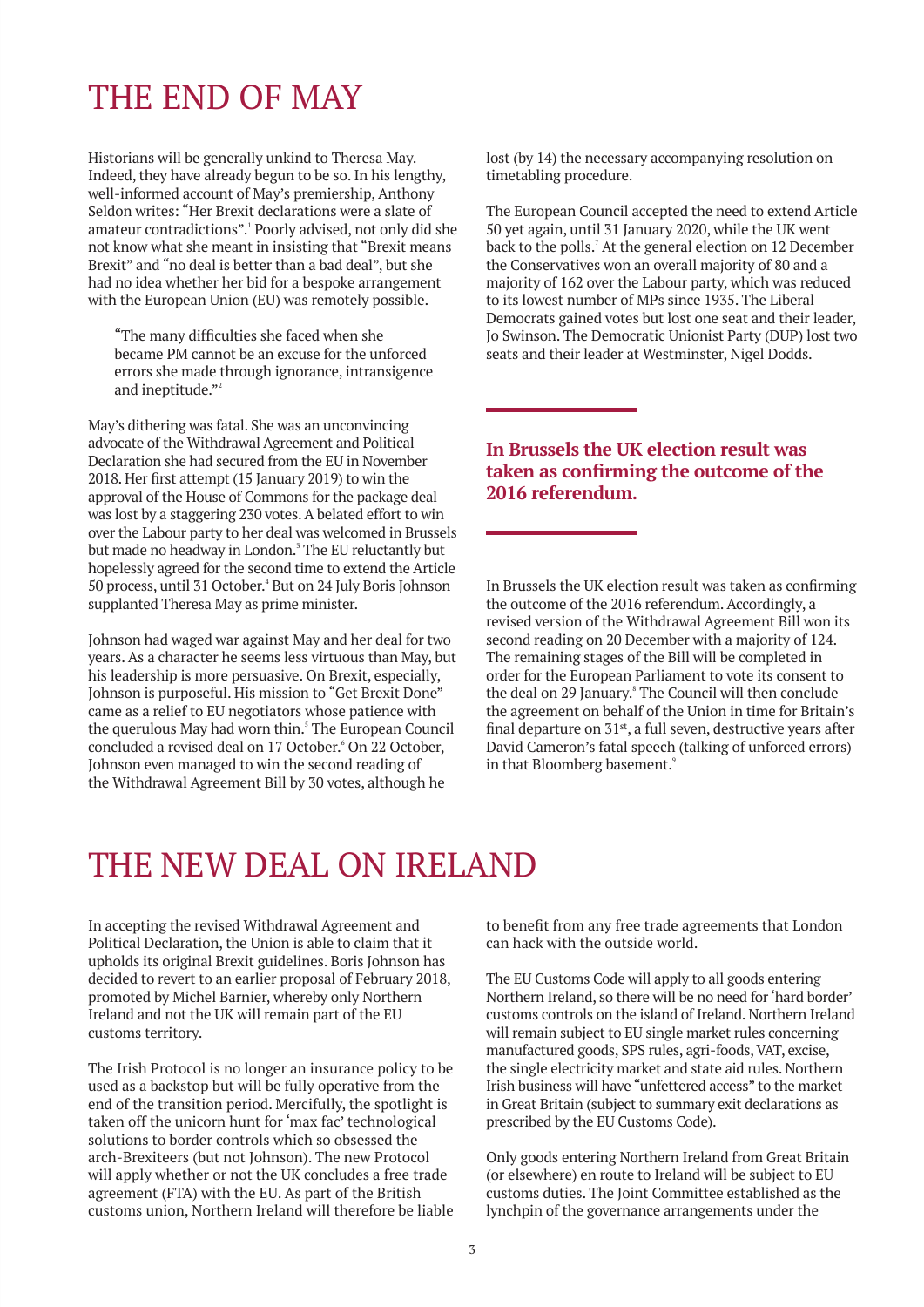Withdrawal Agreement will oversee the management of this filtering process and will establish criteria to identify goods "at risk of moving into the EU".<sup>10</sup> Where EU duties are higher than those of the UK, the British authorities may reimburse Northern Ireland business. Her Majesty's Revenue & Customs (HMRC) will continue to be responsible for applying the EU's VAT rules for goods in Northern Ireland.

**In any event, the sectarian DUP has lost its presumptive power of veto over the future of the province.**

The UK will be responsible to the EU for carrying out the necessary regulatory checks on goods sent to

Northern Ireland, but these inspections will happen at designated places away from the North-South border. This arrangement imposes tougher checks across the Irish Sea – the notion that so distressed the DUP (and Theresa May). Boris Johnson promises that these mainly regulatory controls will be light-touch, but they will have to be credible as far as the European Commission is concerned. The European Court of Justice will continue to oversee the application of EU law in Northern Ireland.

Faithful to the spirit of the 1998 Belfast Good Friday Agreement, these special arrangements for Northern Ireland are to be made subject to the consent of the Stormont Assembly, by a simple majority, four years after the end of the transition period. A consent by simple majority will be subject to a further vote in four years' time. If, however, there is cross-community consent according to a qualified majority, the next test will come in eight years.<sup>11</sup> In any event, the sectarian DUP has lost its presumptive power of veto over the future of the province.

# THE NEW DEAL ON THE FUTURE RELATIONSHIP

The Irish Protocol apart, the 2019 Withdrawal Agreement remains the same as its 2018 predecessor. No change is made to May's deal on citizens' rights or the financial settlement. As the EU always promised, however, it has had no difficulty in adjusting the Political Declaration to reflect the stance of the new government on the matter of the future relationship.

#### **Boris Johnson seeks to make much of his renegotiation of the Political Declaration.**

The Political Declaration is part and parcel of the statutory process of secession as laid down in Article 50(2) TEU. It is incorrect, as many have done, to simply dismiss the document as non-binding. The Declaration is referred to in the Withdrawal Agreement treaty and is liable to be used in any court that is asked to interpret that Agreement. The purpose of the Political Declaration is political, first, to steer the 27 EU member states in one direction in advance of the actual negotiation of the future relationship (which can only start after the UK has formally left the Union), and, second, to commit the UK government to that same course.

Boris Johnson seeks to make much of his renegotiation of the Political Declaration. He has removed references to the single customs territory and the consequent need for the UK "to consider aligning with Union rules

in relevant areas".<sup>12</sup> Although the new document still commits both parties to developing "an ambitious, broad, deep and flexible partnership" across trade, the economy, and political and security cooperation, it adds that at the core of the partnership will be "a comprehensive and balanced Free Trade Agreement".<sup>13</sup> May's "trading relationship on goods that is as close as possible" becomes Johnson's "ambitious trading relationship".<sup>14</sup>

Nevertheless, the significance of the changes need not be exaggerated.<sup>15</sup> The 2019 version of the Political Declaration retains this aide-memoire to the legacy of EU membership:

"The period of the UK's membership of the Union has resulted in a high level of integration between the Union's and the UK's economies, and an interwoven past and future of the Union's and the UK's people and priorities. The future relationship will inevitably need to take account of this unique context. While it cannot amount to the rights or obligations of membership, the Parties are agreed that the future relationship should be approached with high ambition with regard to its scope and depth, and recognise that this might evolve over time."<sup>16</sup>

Although arch-Brexiteers have missed the point, Boris Johnson seems to know perfectly well that even a minimal FTA means meeting the EU's fundamental requirements of fair trade and competition to prevent undercutting the Union's internal market. So the EU dislikes the UK's downplaying of the concept of regulatory alignment but it is pleasantly surprised that Johnson has maintained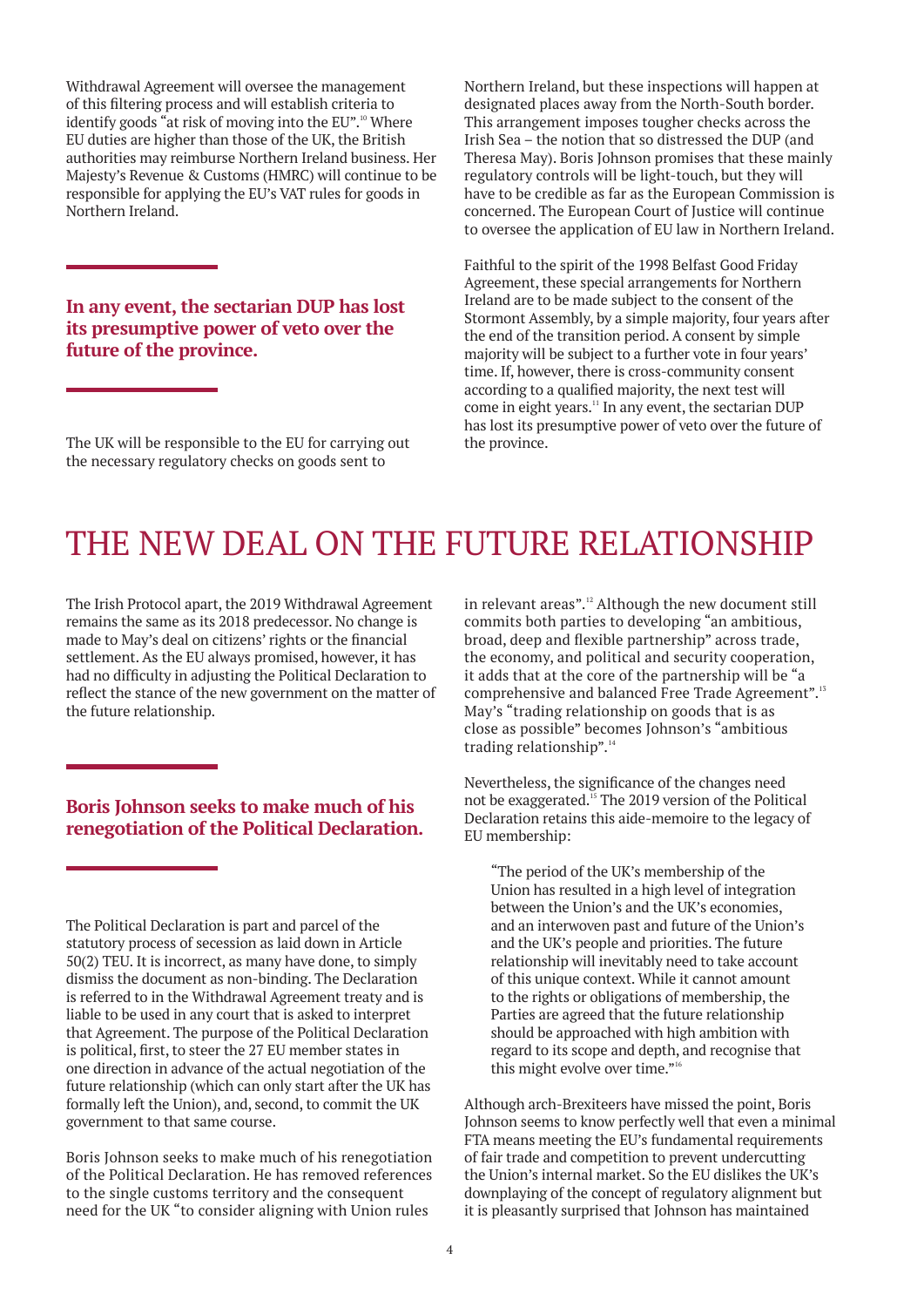intact his predecessor's political commitment to the level playing field. Paragraph 77 is key:

"Given the Union and the United Kingdom's geographic proximity and economic interdependence, the future relationship must ensure open and fair competition, encompassing robust commitments to ensure a level playing field. The precise nature of commitments should be commensurate with the scope and depth of the future relationship and the economic connectedness of the Parties. These commitments should prevent distortions of trade and unfair competitive advantages. To that end, the Parties should uphold the common high standards applicable in the Union and the United Kingdom at the end of the transition period in the areas of state aid, competition, social and employment standards, environment, climate change, and relevant tax matters. The Parties should in particular maintain a robust and comprehensive framework for competition and state aid control that prevents undue distortion of trade and competition; commit to the principles of

good governance in the area of taxation and to the curbing of harmful tax practices; and maintain environmental, social and employment standards at the current high levels provided by the existing common standards. In so doing, they should rely on appropriate and relevant Union and international standards, and include appropriate mechanisms to ensure effective implementation domestically, enforcement and dispute settlement. The future relationship should also promote adherence to and effective implementation of relevant internationally agreed principles and rules in these domains, including the Paris Agreement."

The Johnson government in 2019 confirms the bulk of the commitments made by the May government in 2018. The UK is still committed in the Political Declaration to negotiating a new customs arrangement, as well as additional agreements to preserve cross-Channel connectivity, nuclear safety and common fisheries. No material change is made to the section on trade in services, immigration or cooperation in foreign policy, security and defence.

# MORE OR LESS GOVERNANCE

The revised Political Declaration shortens the section on governance. In particular, the reference to the joint governance arrangements of the transition period as being the basis of what might follow is removed. The new government wants to adopt the classical dispute settlement procedures of an FTA under international law involving a "flexible mediation mechanism".<sup>17</sup>

The EU is concerned to keep post-Brexit Britain within a single coherent legal system that will facilitate the monitoring, and if necessary correction, of whatever level playing field arrangements are made. Nobody wants the UK to end up with a litigious muddle of bilateral agreements, like another Switzerland. The better template is offered by the Ukraine Association Agreement of 2014, whereby the EU demands robust joint governance arrangements as its price for allowing greater market access. For the UK this joint governance is clearly established under the Withdrawal Agreement for the transition period, with a longer extension to uphold the citizens' rights machinery. The EU will try to persuade the UK to stand firm behind similar joint governance for the longer term.

It matters, therefore, that the transition period proves to be a successful experiment and serves to boost confidence in the concept of joint governance. During the transition period, the UK stands to enjoy parity of esteem with the EU institutions in an elaborate apparatus of multi-level joint ministerial, official, expert and parliamentary meetings. Boris Johnson will already be looking forward to a major summit meeting to be

held in June with the Presidents of the Commission and European Council. It is unlikely that he will want to forego such privileged status under the terms of any final agreement.

In fact, although truncated, the new Political Declaration does not contradict the joint governance apparatus agreed by Theresa May. Away from trade in goods, in areas such as cooperation in security and British participation in EU sectoral programmes, such as R&D, the aegis of EU law will continue to run under the authority of the Court of Justice.<sup>18</sup> The UK's appetite to participate in the work of the EU agencies will only become evident during the transition period as the negotiations on the future association unroll. But it is not in the Union's interest to exclude the British from participation, even with observer status, if the agencies contribute (as they should) to the smooth running of the level playing field.

It is encouraging, therefore, that the Johnson version of the Political Declaration still commits both parties to establishing "a Joint Committee responsible for managing and supervising the implementation and operation of the future relationship, facilitating the resolution of disputes, … and making recommendations concerning its evolution".<sup>19</sup> And the parties once again "note that the overarching institutional framework could take the form of an Association Agreement".<sup>20</sup>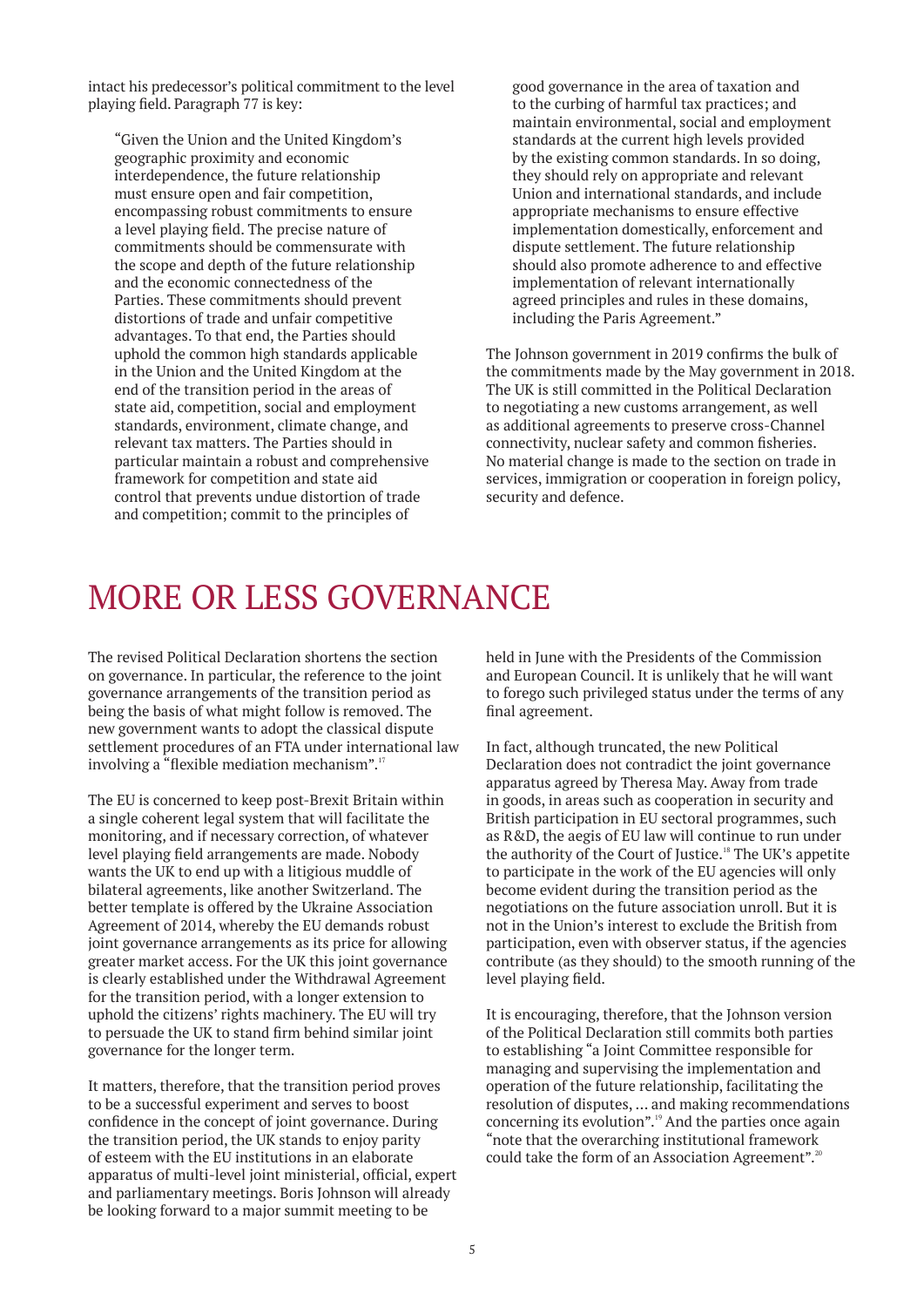# THE NEGOTIATING MANDATES

Much remains yet to be revealed about the UK's final negotiating stance. During the general election campaign, Johnson's rhetoric was gung-ho. Fresh from his electoral victory, however, the prime minister has toned down the rhetoric – and even wants us to stop using the term 'Brexit'.

**What is clear is that Boris Johnson has lowered the level of ambition in terms of future alignment by rejecting the notion of the single customs territory for the whole of the UK.**

What is clear is that Boris Johnson has lowered the level of ambition in terms of future alignment by rejecting the notion of the single customs territory for the whole of the UK. Nonetheless, he will accept the EU's level playing field conditions in order to secure its initial FTA, and he does not appear to be excluding the possibility of future agreements based on dynamic regulatory alignment in specific fields, notably in services.

As far as the EU is concerned, if it can secure a British trade agreement based on no tariffs, no tariff quotas and no dumping, further development of the partnership would be welcome. After the bruising experience of secession, however, rebuilding mutual trust is at a premium, and the sooner an FTA can be put in place the better for both parties. That is the main task in 2020.

On 13 December 2019, the European Council instructed the Commission and Council to prepare a draft comprehensive mandate for the negotiation of the future relationship in line with the Political Declaration and the previously agreed guidelines. It also reappointed Michel Barnier as the Union's chief negotiator. To signal the end of the secession process and the beginning of a negotiation with a third country, Barnier's task force unit TF50 was rapidly (and carefully) renamed UKTF.

Following a series of Commission seminars for the Council during January, the draft mandate will be published soon after 1 February in the hope that it can be signed off by the General Affairs Council on 25 February. No emergency meeting of the European Council is foreseen. The mandate will cover all aspects of the future relationship on the understanding that the 27 member states will commit themselves individually, collectively and finally to settling the British business.<sup>2</sup>

**As far as the EU is concerned, if it can secure a British trade agreement based on no tariffs, no tariff quotas and no dumping, further development of the partnership would be welcome.**

The Political Declaration stipulates that, immediately after 31 January, the two parties will agree on the structure, format and schedule of the negotiating rounds, including parallel work. $22$ 

# TIMETABLING

The EU is right to proceed on the assumption that Boris Johnson means what he says about not wanting to extend the transition period beyond the end of 2020. Bizarrely, he is even legislating to prevent such an extension.<sup>23</sup> In theory, according to Article 132 of the Withdrawal Agreement, the Joint Committee can decide, before 1 July, to extend the transition period by one or two years. In practice, such an extension would cause intense frustration not only to the two parties to the negotiation but also to business and international stakeholders who need urgent clarity as to the nature of the final trade relationship. Extending the transition to 2021 or 2022 would further complicate the already complicated internal EU row over its new budgetary cycle. And it would for Johnson be a major embarrassment.

**The EU is right to proceed on the assumption that Boris Johnson means what he says about not wanting to extend the transition period beyond the end of 2020.**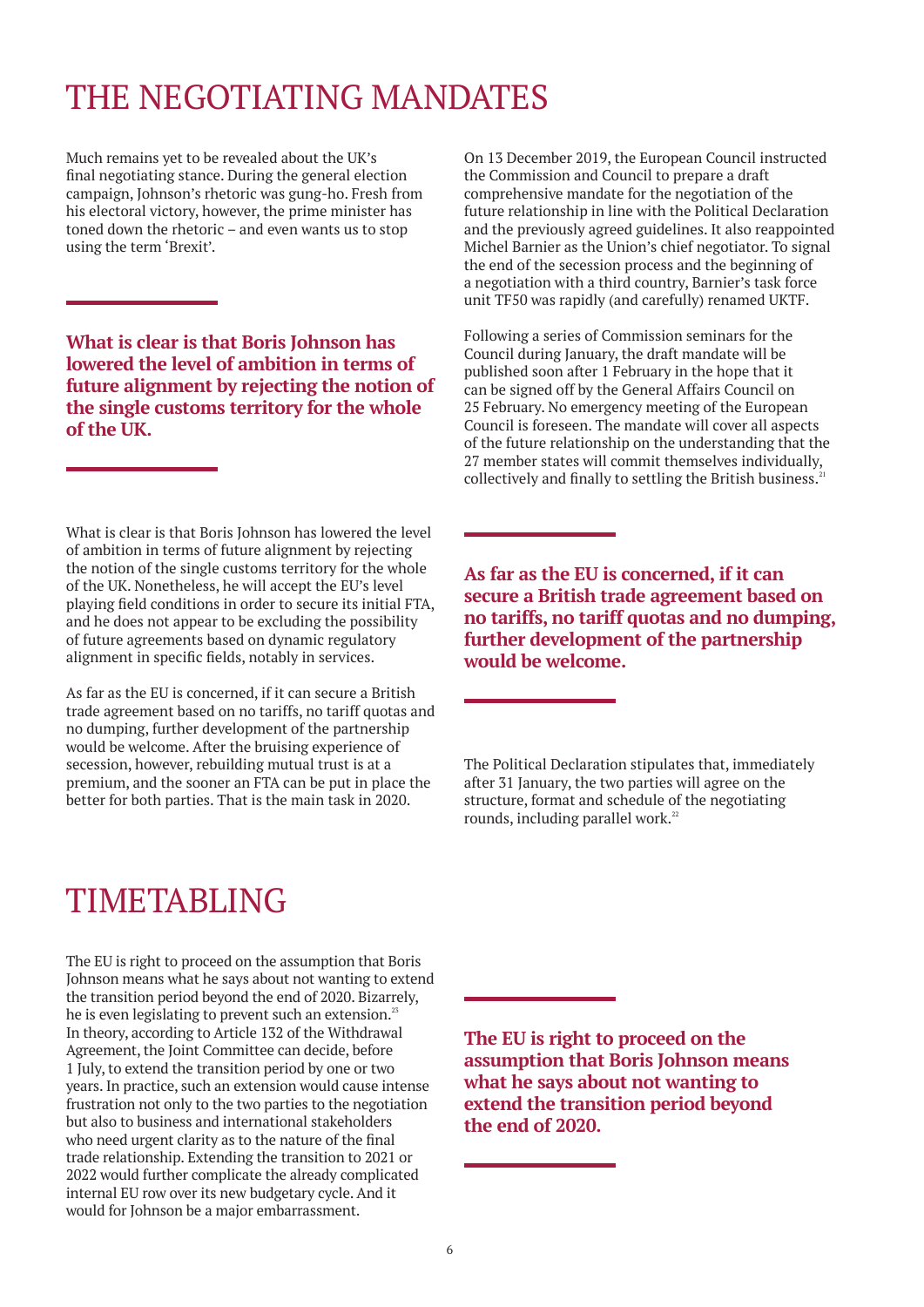What is more likely, therefore, is a studied phasing of the negotiations. Top priority will be an FTA based on no tariffs, no tariff quotas and no dumping. As we have noted, the Union's principal interest lies in defending the level playing field of the internal market. Starting from the situation where the UK is fully aligned with all aspects of the EU acquis, it will not be difficult to install in the FTA standard non-regression clauses on environmental protection, labour standards and state aid. The EU is particularly concerned to ensure that the Irish Protocol arrangements will be fully operable on time by the end of the year, and a nil tariff FTA with the UK would seem to be a prerequisite for such facilitation.

In addition, the FTA will need to be accompanied by possibly five side agreements to continue current

arrangements in the sphere of internal security.<sup>24</sup> Other items, such as aviation and financial services, will need more months to negotiate and can be covered *pro tem* by contingency measures. Further aspects of a deeper relationship – such as foreign, security and defence policy – are deserving of more reflection.

The Political Declaration stipulates that certain urgent matters will be concluded in the course of 2020. These are an agreement on data protection, equivalence assessments for financial services (by June), and fisheries (in time for 2021). Boldly, it is the "clear intent" of both parties to conclude the arrangements summarised in the Declaration by the end of  $2020$ .<sup>25</sup> The June summit meeting will assess progress.<sup>26</sup>

### EXCLUSIVE COMPETENCE

An important consideration on the EU side is to ensure that the FTA and fisheries agreement will be treated by its member states and by the European Parliament as a matter of the Union's exclusive competence.<sup>27</sup> This will expedite the conclusion of the agreement and negate the need for ratification by all national and regional parliaments of the 27 states.

Common commercial policy and fisheries are quintessentially exclusive Union competence, and recent case law of the Court of Justice on the modern raft of bilateral trade agreements has rather strengthened the autonomy of the Commission by delimiting the scope of

mixed competence.<sup>28</sup> It is clear that questions of taxation, non-direct foreign investment and investor dispute settlement are mixed competence best left to a later stage of a final association agreement. But an exclusive competence FTA with the UK can easily accommodate not only trade in goods but also services, including transport, mutual recognition for service providers, public procurement, sustainable development, foreign direct investment (FDI), intellectual property rights (IPR), competition policy and data exchange. Sensibly, the initial FTA could also contain a review clause to allow for its later upgrading – including a review of the customs union option.<sup>29</sup>

### FISHERIES

And then there is fish – or as the Political Declaration calls it 'fishing opportunities'. Again, no change is made in the revised version. Having noted that the UK will have become again an independent coastal state, it is agreed that "within the context of the overall economic partnership the Parties should establish a new fisheries agreement on, inter alia, access to waters and quota shares".<sup>30</sup> Ideally, an agreement for 2021 has to be in place by the summer of 2020 to allow fishing fleets to adjust to the new situation.

It is no secret that British fishermen were amongst the most vocal Brexiteers. Massive delusions were peddled in the referendum campaign about sovereign waters and the Britishness of fish – delusions which wholly missed the point about the need for reciprocal market access and the need for common European action to preserve stocks. An unpopular deal will be done with the French, the Danes and the Spanish, as it is every year, but this time Whitehall and Edinburgh and not Brussels will have to take the rap. The government must hope that the wider public will not be paying much attention to the detail of a post-Brexit rumpus on fish.

**The government must hope that the wider public will not be paying much attention to the detail of a post-Brexit rumpus on fish.**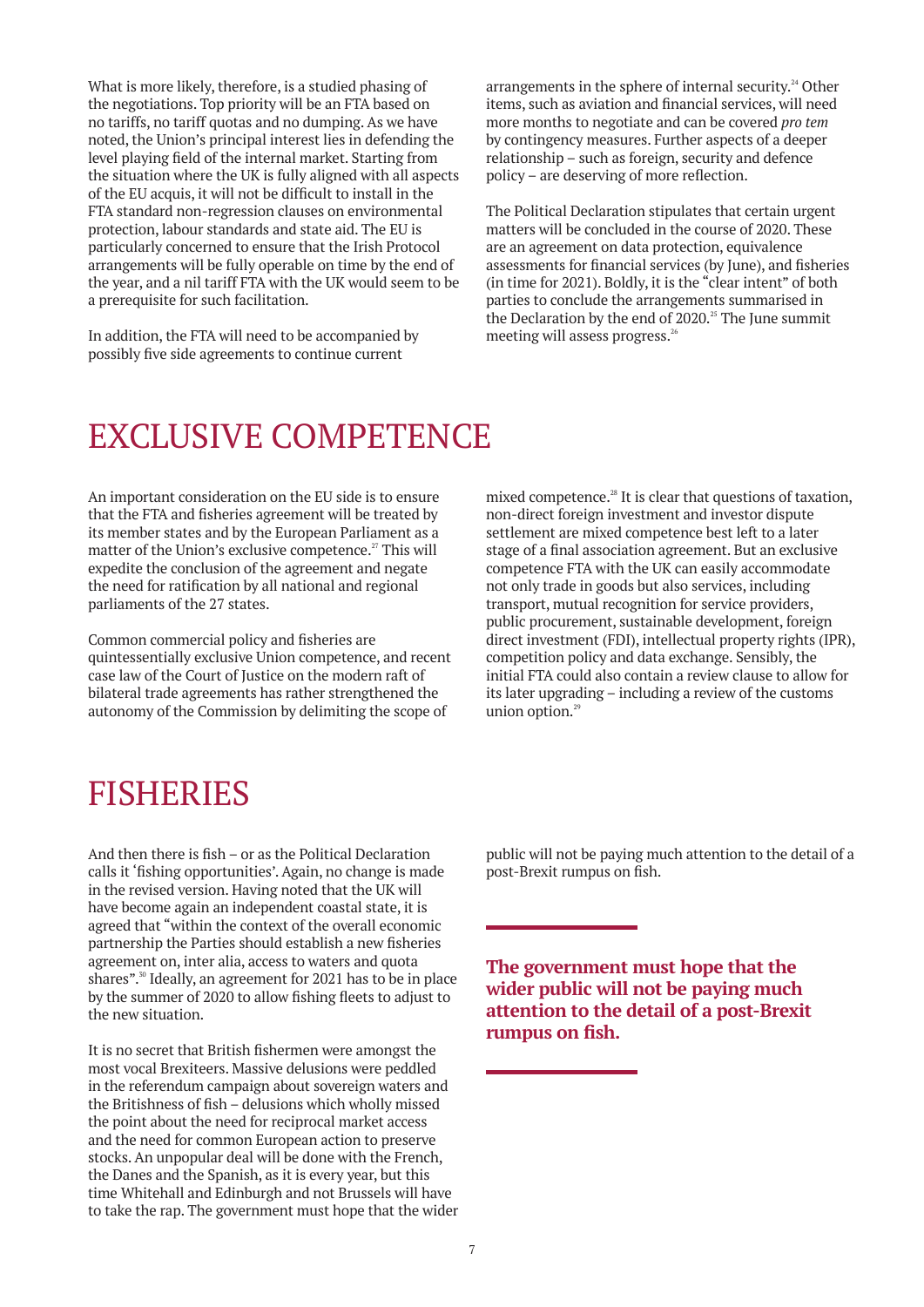### BE PREPARED

The UK government must take many steps, in a hurry, to ensure that the post-Brexit arrangements are up and running in twelve months' time. The new Parliament at Westminster faces a heavy legislative load of up to nine Brexit bills, including agriculture, data, employment, environment, extradition and immigration. The devolved parliaments also have work to do in their respective spheres.

**Not least among the challenges is to create in the UK a robust regulatory framework to take over the work of surveillance and supervision previously undertaken by the European Commission.**

Not least among the challenges is to create in the UK a robust regulatory framework to take over the work of surveillance and supervision previously undertaken by the European Commission. The Withdrawal Agreement Bill will create the Independent Monitoring Authority

for Citizens' Rights (IMA).<sup>31</sup> The new Office for Environmental Protection (OfEP) will be created under a separate environment bill. $32$  Another autonomous regulator is being planned for workers' rights. These bodies will not be Quangos, subject to ministerial direction, but empowered as a last resort to take ministers to court. The powers of some existing UK bodies, such as the Food Standards Agency and the Financial Conduct Authority, need to be upgraded to shoulder new duties guaranteeing the non-regression clauses of the level playing field and, as and when necessary, to monitor Britain's regulatory alignment with the EU acquis.

The UK has a job to appoint capable people to these authorities without stripping Whitehall of talent. Already questions are asked about the capability of HMRC to manage its new workload at Britain's many ports of entry and exit. Not all the heavy administrative burden caused by Brexit falls on the UK: the French and Belgian authorities at Calais and Zeebrugge have a large task ahead in having to check to the satisfaction of the Commission what comes into the EU from England.

At the same time, the UK government will have to name its representatives on the Joint Committee structure at ministerial and official level, as well as appoint members of the arbitral tribunal. Brussels hopes that the latter will be British judges schooled deeply in EU law (they exist).

### PARLIAMENTARY SCRUTINY

The UK Parliament will have to run to catch up with the rapid-fire decisions of the executive in delivering Brexit. Opposition MPs will doubtless complain about the hard or limited nature of the FTA – and they may well come to regret that they failed in the last Parliament to deliver the softer version of Brexit on offer from May's minority government.

**The UK Parliament would be wise immediately to initiate the setting up of a joint committee with the European Parliament, of perhaps 15 members on each side.**

Nevertheless, intelligent detailed parliamentary criticism of the raft of necessary secondary legislation may certainly render some improvements, and the

prime minister's large majority gives him leeway to make concessions and change tack if he wishes to do so. Leniency on EU citizens struggling with the bureaucratic procedures to remain resident in the UK and guarantees of impartiality in the appointment of the IMA will help to satisfy the European Parliament that the deal must now be done.

Parliamentary scrutiny at Westminster of the progress of the negotiations and of the performance of British ministers and officials in the Joint Committee will be of the essence. The Joint Committee of the transition period will be a powerful body, and its powers are likely to be further enhanced as and when it morphs into the new executive of a final association agreement. $33$ So a new approach by the Commons to its previously lacklustre scrutiny of EU affairs is badly needed – possibly in conjunction with the better informed but politically neutered House of Lords<sup>34</sup>

The Political Declaration supports the "establishment of a dialogue between the European Parliament and the Parliament of the United Kingdom, where they see fit, in order for the legislatures to share views and expertise on issues related to the future relationship".<sup>35</sup> The UK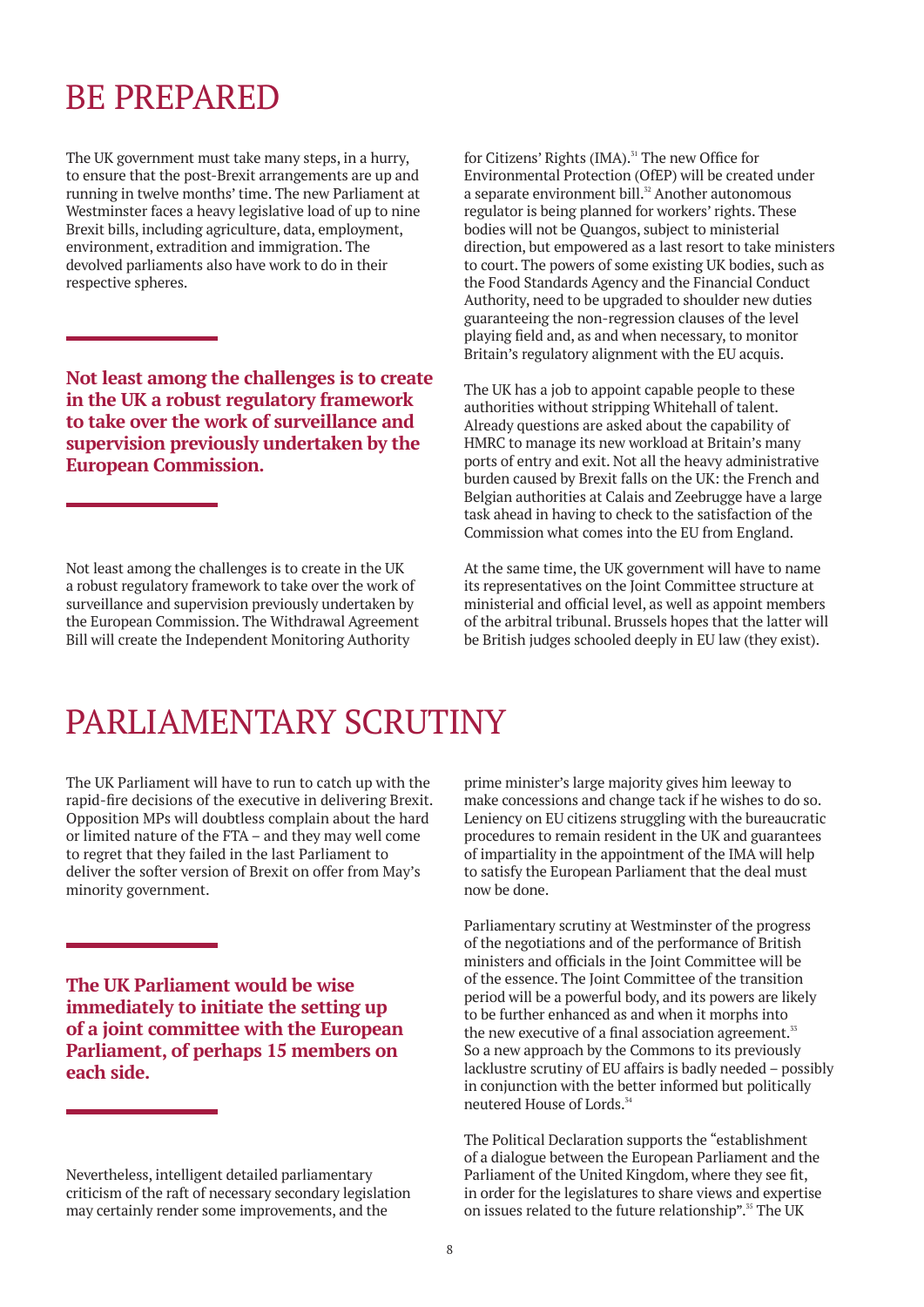Parliament would be wise immediately to initiate the setting up of a joint committee with the European Parliament, of perhaps 15 members on each side. Parliamentarians should treat their participation in this joint committee as a matter of high importance. They

should also encourage civil society dialogue to aid their parliamentary scrutiny. MEPs will be no less interested in the conduct by Michel Barnier and his team of the British negotiations, and are in a good position to insist on transparency.

# CAN IT BE DONE?

Many very well informed critics think it is impossible to conclude a comprehensive trade agreement by the end of 2020. Leading the sceptical field is Ivan Rogers, who thinks the worst of Brexit is yet to come.<sup>36</sup> Mutjaba Rahman of the Eurasia Group believes the risk of a cliff edge 'no deal' exit next December is rising. Wolfgang Münchau is hesitant. My colleague Fabian Zuleeg is pessimistic. Doomsters and gloomsters populate my twitter feed.

**One may hope, however, for all our sakes, that 2020 will see a change of gear in Britain from ideology to pragmatism – that very quality for which British European policy used to be justly famed.**

Amid all the speculation, much will depend on the degree to which the prime minister is really intent on diverging from EU norms. Presumably divergence is the whole point of Brexit. But Johnson's own insistence on the very tight timetable gives the EU great leverage in the negotiations, and the Union will resist divergence where it can.

Negotiators on both sides might make mistakes. EU unity might fracture when trade and fish are up for grabs. The

imposition of tariffs may, in the end, be unavoidable. Dominic Cummings, the prime minister's chief adviser, may really be the unremitting ideologue he is portrayed to be. Johnson himself may fall victim to braggadocio. The talks indeed may not succeed.

One may hope, however, for all our sakes, that 2020 will see a change of gear in Britain from ideology to pragmatism – that very quality for which British European policy used to be justly famed. The Withdrawal Agreement and Political Declaration, prepared for Johnson by his predecessor, are not negligible achievements in themselves and could be the pragmatic basis of a decent and durable association agreement that settles Europe's British problem for some years to come.

Conversely, leaving the EU badly will damage the UK badly. The argument for close economic ties with Britain's largest trading partner is irrefutable. The softer the Brexit, the better it will be for those poorer northern towns which voted Tory at the election. The prime minister also knows that a hard Brexit will only reinforce separatist tendencies in Scotland, Wales and Northern Ireland.

It would be a mistake to underestimate Boris Johnson. He can well survive as prime minister until the next general election in 2024 and beyond. He looks set to outlast most if not all the current members of the European Council. His chairmanship of the COP26 conference in Glasgow in November will put him centre point on the world stage. At home, Labour is in a terrible mess. The government faces no significant political challenges at least until after the Scottish parliament elections in 2021.

# NO FIREWORKS

Nobody should underestimate the historic importance of Brexit. Whatever happens, the secession of the United Kingdom leaves the European Union smaller, weaker and poorer. The EU needs to move steadily forward in a federal direction to counter the risk of further disintegration. The UK has been concussed by the populist drama of Brexit, and is itself facing a period of constitutional uncertainty.

Neither party will recover from malaise and concussion if the relationship between the two becomes embittered

and argumentative, as it was in the 1960s before the UK joined. Both sides will have to work together if the Union's estimable goal of good neighbourliness is to be achieved.<sup>37</sup> Deeper reflection is called for on how Britain's privileged partnership is going to evolve in the common interest.<sup>38</sup>

The quality of the UK's contribution to the upcoming Conference on the Future of Europe, if it is invited to participate, may be an early indicator of future trends. There are some important lessons for the EU to learn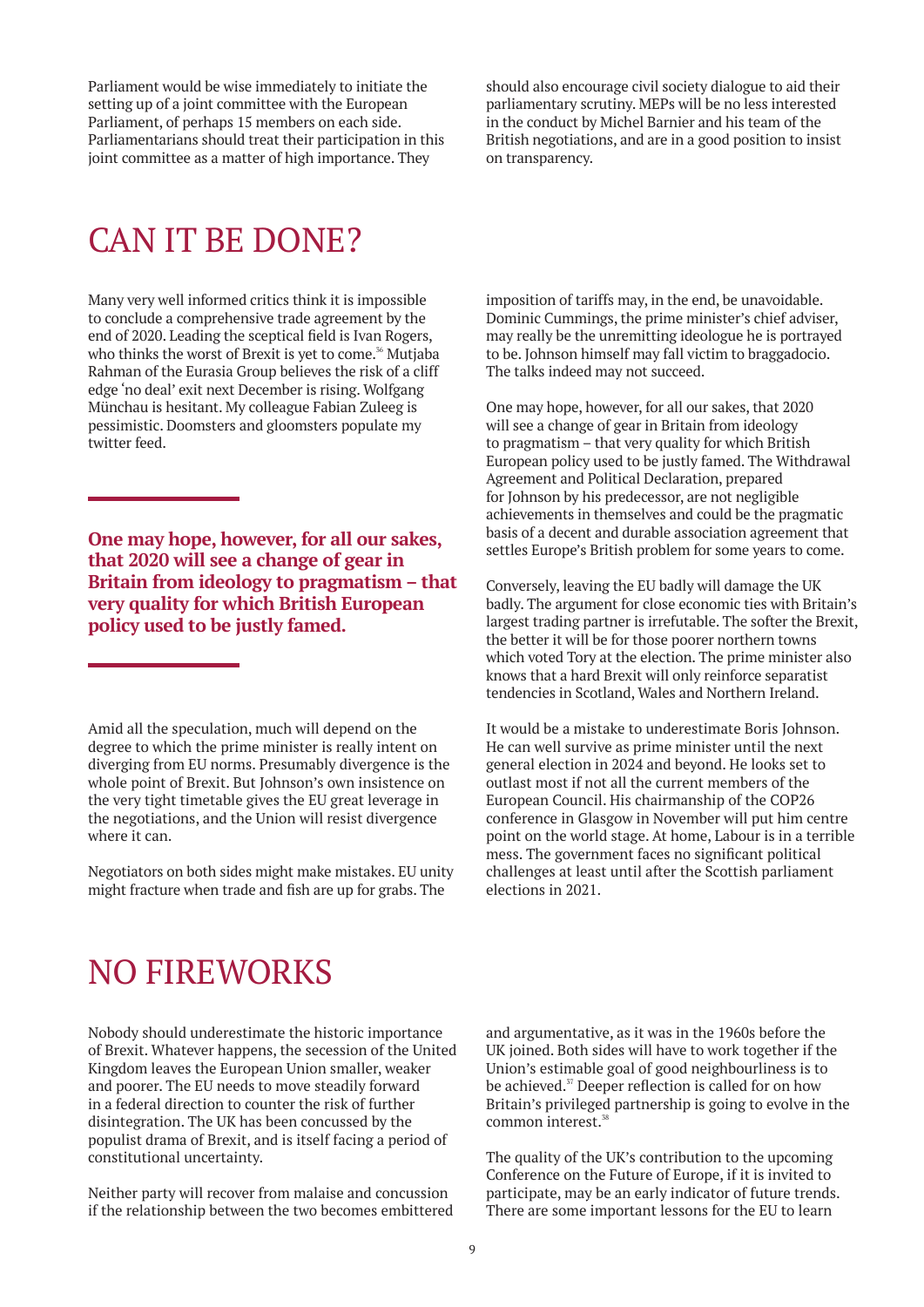from the failure of British membership. Creative strategic thinking about how the post-Brexit Union can promote differentiated integration across the wider Europe would be of value to the whole neighbourhood, as well as to the Atlantic alliance.

**Deeper reflection is called for on how Britain's privileged partnership is going to evolve in the common interest.**

Midnight on 31 January will be a poignant moment. In Brussels, at least, there will be no fireworks.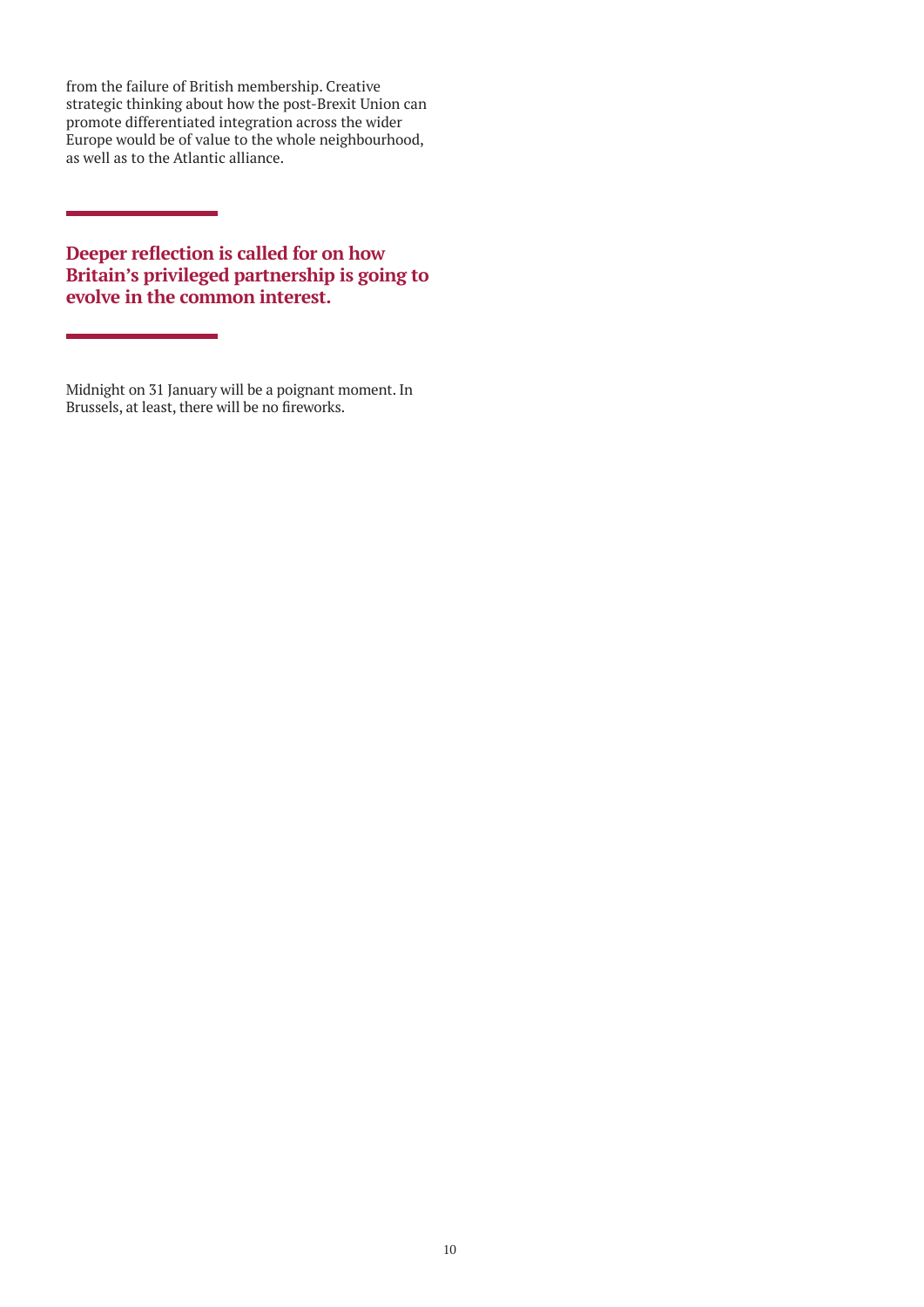- Anthony Seldon, *May At 10*, 2019, p. xvi.
- Ibid, p. xxi.
- For a fly-on-the-wall account of how it looked from Brussels, see Lode Desmet and Edward Stourton, *Blind Man's Brexit: How the EU took control of Brexit*, 2019.
- See *[Brexit: Time regained](https://www.epc.eu/en/publications/Brexit-Time-regained~26d374)*, European Policy Centre, 11 July 2019.
- See *[Brexit: How was it for you?](https://www.epc.eu/en/publications/Brexit-How-was-it-for-you~26e6fc)*, European Policy Centre, 17 September 2019.
- [OJ C 384 I,](https://assets.publishing.service.gov.uk/government/uploads/system/uploads/attachment_data/file/836029/PM_letter_to_Juncker.pdf) 12 November 2019. The new deal was based on proposals made by Boris Johnson to Jean-Claude Juncker on 2 October. The deal was brokered at the meeting in Thornton Hough on the Wirral between Johnson and the Irish Taoiseach Leo Varadkar on 10 October.
- [European Council Decision of 28 October 2019.](https://data.consilium.europa.eu/doc/document/XT-20024-2019-REV-2/en/pdf)
- Parliament votes by simple majority; the Council decides by at least 20 of the 27 states.
- Cameron [announced](https://www.gov.uk/government/speeches/eu-speech-at-bloomberg) his decision to call an In/Out referendum on 23 January 2013.
- The Irish government is to have a privileged place on the specialised sub-committee of the Joint Committee dealing with the Irish trade complication.
- The UK government makes a [unilateral declaration](https://assets.publishing.service.gov.uk/government/uploads/system/uploads/attachment_data/file/840232/Unilateral_Declaration_on_Consent.pdf) about the binding nature of these arrangements under Article 18 of the Irish Protocol.
- Para. 25 of the 2018 version.
- Para. 3.
- Para. 20 of the 2018 version and para. 19 of the 2019 version, respectively.
- <sup>15</sup> See the UK government's '[Explainer'](https://assets.publishing.service.gov.uk/government/uploads/system/uploads/attachment_data/file/840653/EXPLAINER_FOR_THE_NEW_IRELAND_NORTHERN_IRELAND_PROTOCOL_AND_THE_POLITICAL_DECLARATION_ON_THE_FUTURE_RELATIONSHIP.pdf) of the revised deal of 18 October 2019.
- Para. 5.
- Para. 129.
- Compare paras 132-135 of the 2018 Political Declaration to paras 129- 132 of the 2019 version.
- Para. 126.
- Para. 120.
- Article 218 TFEU.
- Para. 138.
- Clause 33 of the Withdrawal Agreement Bill.
- Namely, Prüm, PNR, Europol, Eurojust and extradition.
- Para. 135.
- Para. 141.
- Article 3 TFEU.
- Opinion 2/15 of 16 May 2017 on the Singapore FTA.
- See Raoul Ruparel, *Getting the UK ready for the next phase of the Brexit negotiations*, Institute for Government, December 2019.
- Para. 73.
- Clause 15, schedule 2.
- <sup>32</sup> See the critical [briefing](https://greeneruk.org/sites/default/files/download/2019-10/GreenerUK_LINK_Environment_Bill_briefing_2nd_reading.pdf) by Greener UK on the Environment Bill introduced in October 2019.
- <sup>33</sup> For the powers of the Joint Committee under transition, see Article 164 of the Withdrawal Agreement.
- See Chapter 3 of the [House of Commons Liaison Committee Report on](https://publications.parliament.uk/pa/cm201719/cmselect/cmliaisn/1860/186006.htm#_idTextAnchor068)  [the effectiveness and influence of the select committee system](https://publications.parliament.uk/pa/cm201719/cmselect/cmliaisn/1860/186006.htm#_idTextAnchor068), HC 1860, September 2019.
- Para. 125.
- "[Ivan Rogers on Brexit: The worst is yet to come](https://www.prospectmagazine.co.uk/politics/ivan-rogers-on-brexit-the-worst-is-yet-to-come-eu-trade-deal-boris-johnson-labour-election-speech-glasgow)", *Prospect Magazin*e, 25 November 2019.
- Article 8 TEU.
- See, for example, EU3D Insights: *[Europe after Brexit](https://www.eu3d.uio.no/publications/eu3d-insights/eu3d-insights-nov-2019-europe-after-brexit.html)*, November 2019.